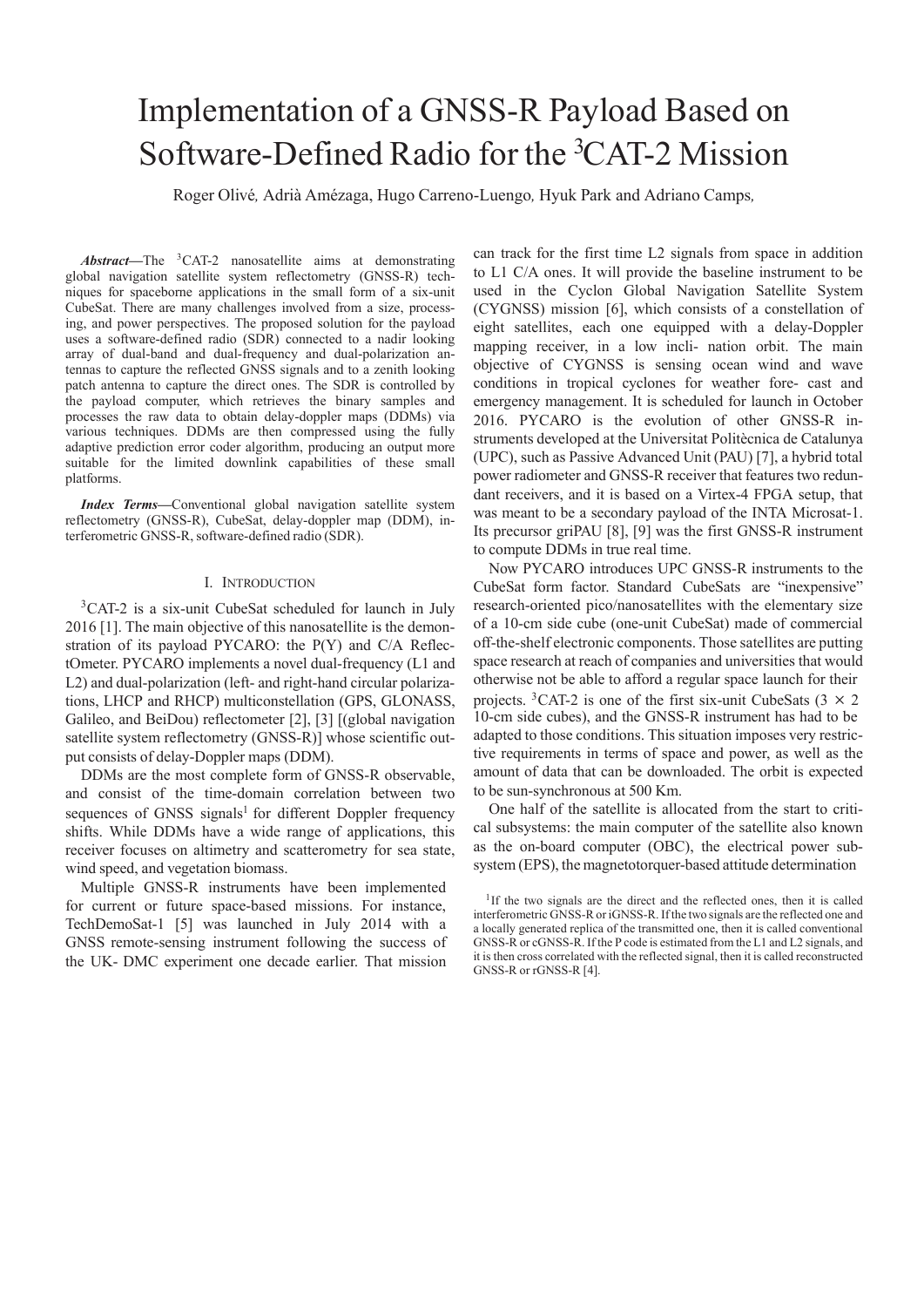

Fig. 1. 3CAT-2 interior 3-D model. The white patch is the L1/L2 dualpolarization antenna to receive the direct signal.



Fig. 2. <sup>3</sup>CAT-2 engineering model. The side on top is the antenna array used by the GNSS-R payload to capture the reflected GNSS signals.

and control system, or the communications subsystem (COMS, based on a redundant UHF/VHF transceiver, and a S-band transmitter for the scientific data downlink). The remaining half, corresponding to the black box visible in Fig. 1, is the payload. Some of the critical subsystems have important power budgets, especially the attitude control and communications sub subsystems, which can cause power peaks of several Watts. Inaddition, since an important part of the satellite surface is required to place the nadir-looking payload antennas instead of solar cells (see Fig. 2), the power available for the payload is further decreased.

The GNSS-R payload has its own demanding requirements that need to be optimized as well. Computing a DDM requires a lot of repetitive mathematical operations such as fast Fourier transforms (FFT), which can easily amount to up to thousands of computations for a single DDM. Also, those operations are applied to long sequences of data (4 096 samples for 0.81 ms of data sampled at 5 MS/s), which further increases the time needed to complete them. In this study, the implementation of the conventional and interferometric GNSS-R, with configurable resolution in both time and Doppler axes is explained. Related to the time resolution, the sampling frequency has to at least match the Nyquist frequency of the GNSS signals of interest. In addition, an aggressive compression strategy is needed to

avoid saturation of the satellite downlink, which is expected to be operational for 10-min periods and with a data bandwidth of 115 kB/s at best, when there is contact with the ground station. Since the requirements are too demanding for the OBC (a Nanomind [10], based on a 40-MHz ARM7 processor), all the data capture and processing is handled by a separate computer, the payload computer, that communicates with the OBC. In this study, the scientific software scheme used by the  ${}^{3}$ CAT-2 payload computer to sample GNSS data and compute the DDM observables is described. Section II shows a summary of the conventional and interferometric GNSS-R techniques implemented. Next, Sections III and IV detail the hardware platform and the implemented scientific software, respectively. Finally, preliminary results and conclusions are presented in Sections V and VI to evaluate the current status of the instrument.

## II. IMPLEMENTED GNSS-R TECHNOLOGIES

According to the mission objectives, the main goal of the payload is to generate DDMs from which geophysical parameters can be extracted. The DDM is a 2-D representation of the correlation between two sequences as a function of relative time delay and frequency offset [4].

Like most navigation receivers, reflectometers correlate during a short period of time, usually around 1 ms, but then, they perform incoherent averaging so as to reduce the noise. DDMs are computed by performing several cross correlations of two signals for a range of frequency shifts, which is also used to estimate and compensate the Doppler frequency between both signals and a frequency offset. In GNSS-R, one of the signals is the GNSS signal reflected on the Earth's surface. The other signal, can be either another real GNSS signal (i.e., the direct one) or a locally generated replica of the transmitted one.

There are several techniques depending on the choice of signals to correlate, and this paper covers two of them. If the received reflected signal  $S_R$  is correlated with a locally generated replica copy of a GNSS constellation satellite code *a*, it is called conventional GNSS-R  $(1)$ . If the correlation of  $S_R$  is with the directly received signal  $S<sub>D</sub>$ , it is interferometric GNSS-R (2)

$$
Y^{c}(t,\tau,f_{d}) = \int_{t}^{t+T_{i}} S_{R}(t') a^{*}(t-\tau) e^{-j2\pi (f_{C}+f_{d})t'} dt',
$$
\n(1)

$$
Y^{i}(t,\tau,f_{d}) = \int_{t}^{t+T_{i}} S_{R}(t')S_{D}^{*}(t-\tau)e^{-j2\pi(f_{C}+f_{d})t'}dt',
$$
\n(2)

where  $\tau$  is the delay,  $f_d$  the Doppler frequency shift,  $t$  the initial coherent integration time,  $f_C$  the carrier frequency, and  $T_i$  is the coherent integration time.

In the payload computer, this correlation is calculated by computing the Fourier transform of both signals and multiplying a channel with the Doppler estimation compensation by the complex conjugate of the remaining one. The result can be reverse converted to time domain again in order to obtain the correlation. The entire capture and processing flow is sketched in Figs. 3 and 4 for the conventional and interferometric modes, respectively. If the process is repeated for different Doppler frequency shifts (for the same data stream), and those iterations are stacked, a 2-D plot is obtained: the DDM.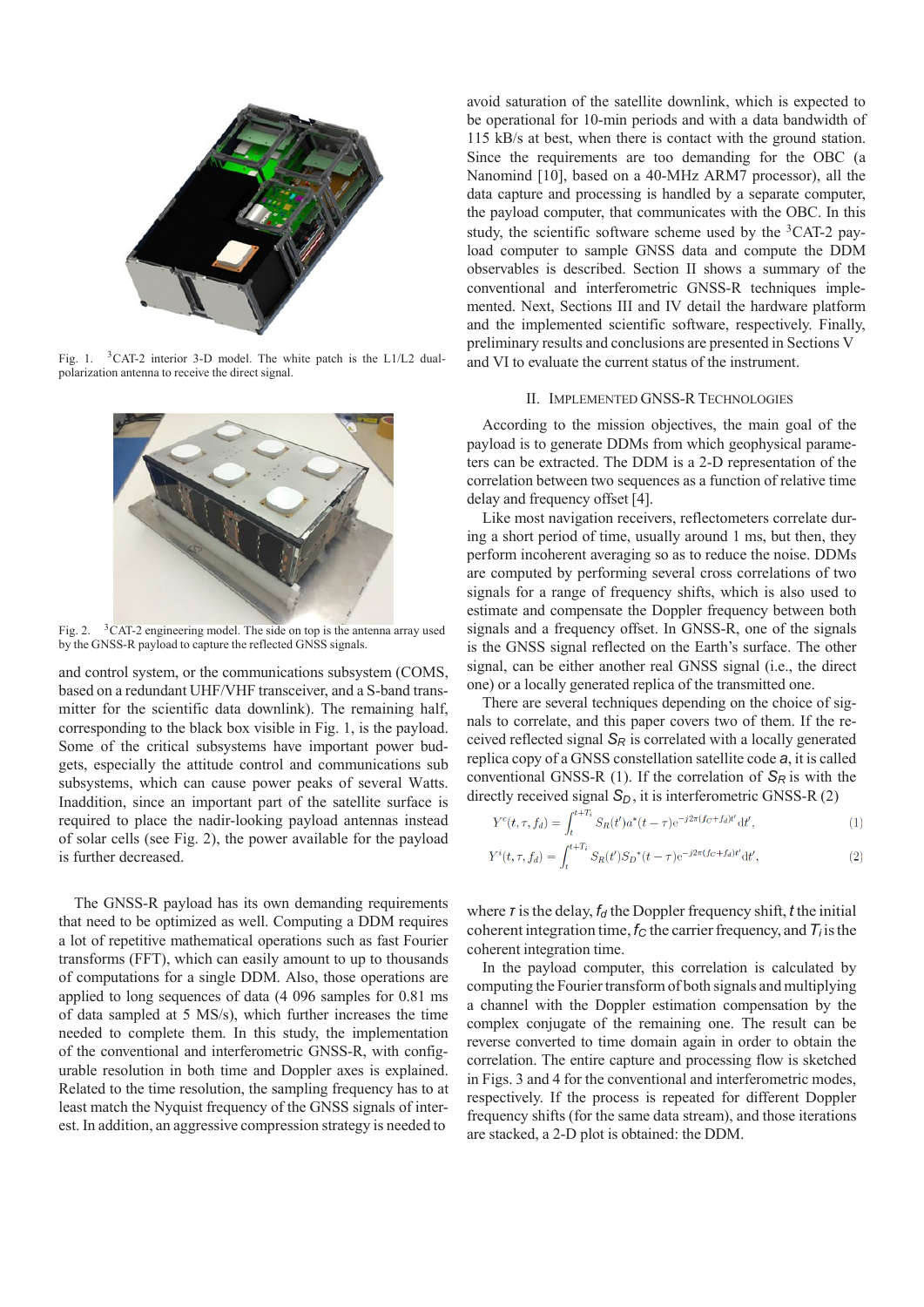

Fig. 3. Acquisition and processing flow in the conventional GNSS-R mode. ADC stands for analog-to-digital converter, and PRN stands for pseudorandom noise.



Fig. 4. Acquisition and processing flow in interferometric GNSS-R mode. ADC stands for analog-to-digital converter, and PRN stands for pseudorandom noise.

However, the reflected signal is expected to be very weak, resulting in a very poor signal-to-noise ratio. To increase it, incoherent averaging is performed

$$
\left\langle \left| Y^{c,i} \right|^2 \right\rangle (\tau, f_d) \triangleq \frac{1}{N_i} \sum_{n=1}^{N_i} \left| Y^{c,i}(t_n, \tau, f_d) \right|^2, \tag{3}
$$

where  $t_n$  is the delay (*t*) adjustment applied when correlating segment *n*.

Another source that contributes to the need of incoherent averaging is the presence of multiple scatterers over the surface with different phases, that creates the so-called speckle noise (multiplicative noise), which is of special prominence over the ocean [4].

Similarly to the conventional GNSS-R, a third technique known as reconstructed GNSS-R can take advantage of *P* (*Y* ) codes being transmitted at L1 and L2 [11], [12]. While it is one of the goals for 3CAT-2, the description and results presented in the next sections focus on cGNSS-R and iGNSS-R.

#### III. HARDWARE IMPLEMENTATION OF THE GNSS-R PAYLOAD

The final GNSS-R instrument is contained within a small box with a size roughly equivalent to the interior of three CubeSat units, forming an *L* shape. That box, shown in Fig. 6, integrates almost all the necessary hardware, including the zenith antenna structured as shown in Fig. 5, which is used to capture the reflected GNSS signals and has been built into the separate panel covering one of the wide sides of the CubeSat seen in Fig. 2.

Those antennas are custom-made noncommercially available parts. They are dual-band  $(L1 + L2)$  active antennas (RHCP and LHCP) with a noise figure of  $NF = 1.8$ , fed at  $V = 3.3$  V, and with an approximate current consumption of  $I = 30$  mA.

The payload box specifically includes the payload computer, a dual-radio receiver board, its own payload electrical power supply board (different from the satellite EPS, from which it draws the power for the payload), and a radiofrequency (RF) switching matrix.

The payload computer is used as a computing platform and executes the software to manage all the scientific tasks, as well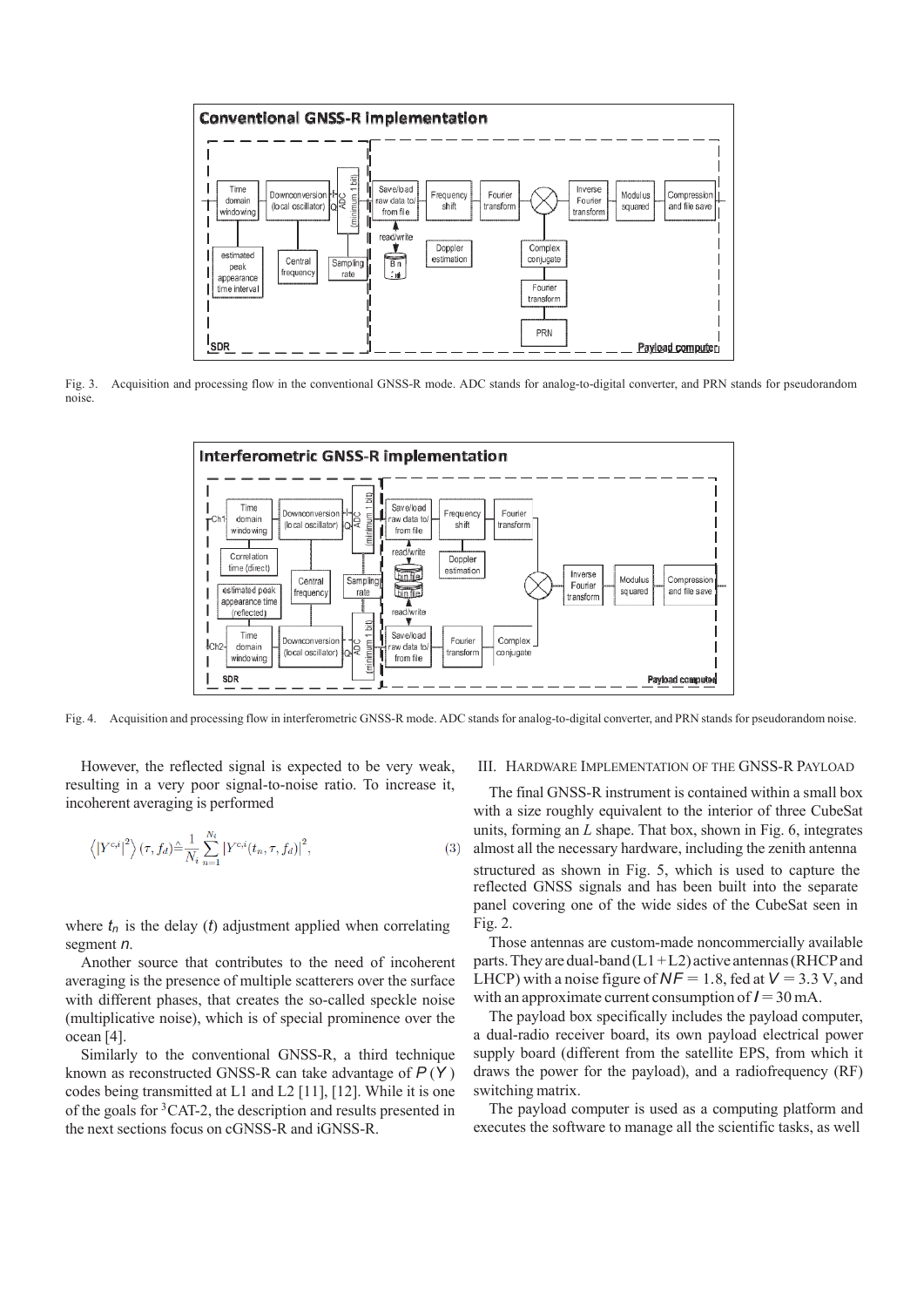

Fig. 5. Diagram of 3CAT-2's nadir-looking dual-frequency and dualpolarization antenna array.



Fig. 6. 3CAT-2 GNSS-R payload: the switching matrix routes the signals from the LHCP and RHCP down-looking antenna array, at different polarizations, to the inputs of the SDR.

as the communication with the OBC through a serial connection. The dual-receiver board is a software-defined radio (SDR), and it is used to sample the direct and reflected GNSS signals. The payload EPS board is fed by the satellite EPS and adapts the incoming power to the requirements of each device of the payload. It is controlled by the payload computer through an  $I<sup>2</sup>C$  interface to switch ON and OFF circuits and save power. The RF switching matrix is used to select between various combinations of incoming direct and reflected signals with different polarizations in order to retrieve vegetation biomass information [2].

The two components that have the most important influence on the scientific software design are the payload computer and the radio receiver. The scientific software is very demanding in terms of computational power to meet the requirements of realtime sampling, and postprocessing. For this setup, in addition, the CubeSat restrictions must be taken into account: low power,

very limited space, robustness, and extreme thermal and vacuum conditions. Balance between those requirements is a key design consideration in the implementation of the scientific software.

Last, but not least, flight heritage is desirable, but not always an option. To face that the team qualifies in-house at UPC Nanosatlab [13] the components without known flight heritage, as well as the system as a whole. The in-house validation [14] includes vacuum, thermal cycling and vibration tests to ensure that the system can survive in the expected launch and orbital conditions [15]. In addition, a radiation analysis [16] has been conducted to predict the radiation environment and adapt the device shielding accordingly.

## *A. Payload Computer*

Among many embedded ARM-based platforms, the Gumstix Overo Ironstorm module [17] with a Tobi [18] expansion board was selected for several reasons. First, Gumstix Overo boards have flight heritage [19], and they are a good compromise in terms of power (under 2 W) and size (the Tobi board has a size of 40 *×* 105 mm), while being computationally performant. In addition, the Overo, with a DM3730 [20] system on chip, is compatible with Linux, which is necessary to use the SDR drivers. Its large pool of RAM is also very welcome for memory intensive applications, and the high-speed USB 2.0 is needed to stream data from the SDR.

## *B. Dual-Radio Receiver*

Since the GNSS-R payload is a technology demonstrator, it is desirable to have as many adjustable parameters as possible in all the stages, including sampling. That allows for a deeper testing and reconfiguration capabilities to take better advantage of the mission. SDRs provide this kind of flexibility as they offer a general purpose RF interface that can be programmed to tweak many parameters such as the central frequency, sampling rate, gain, or amplitude resolution. The sampling process is handled by the SDR and any processing work is off-loaded to the payload computer.

A considerable amount of options have flourished in the SDR market lately, with cost-effective alternatives suitable for both professional and amateur users. Many are enough from a spectral point of view to capture L-band signals. Sample size is not a concern either, since the resolution of amplitude information is not an important factor as long as frequency information can be decoded correctly. Bandwidth and sample rate ideally should be as large as possible to have the possibility to capture the signals with a wide spectrum. However, the Overo CPU, and its USB 2.0 interface [17] turn to be the bottleneck for the highest sampling rates. Those parameters become secondary when choosing 3CAT-2's SDR.

While full-duplex capabilities are not necessary (the payload only needs the reception mode), the selected SDR [21] MIMO capabilities make it very interesting for its dual-receiver mode, so all capture hardware is concentrated in a single board. Even though it is technically possible to use separate receivers for direct and reflected signals, that imposes added programming difficulty, capture synchronization challenges, and integration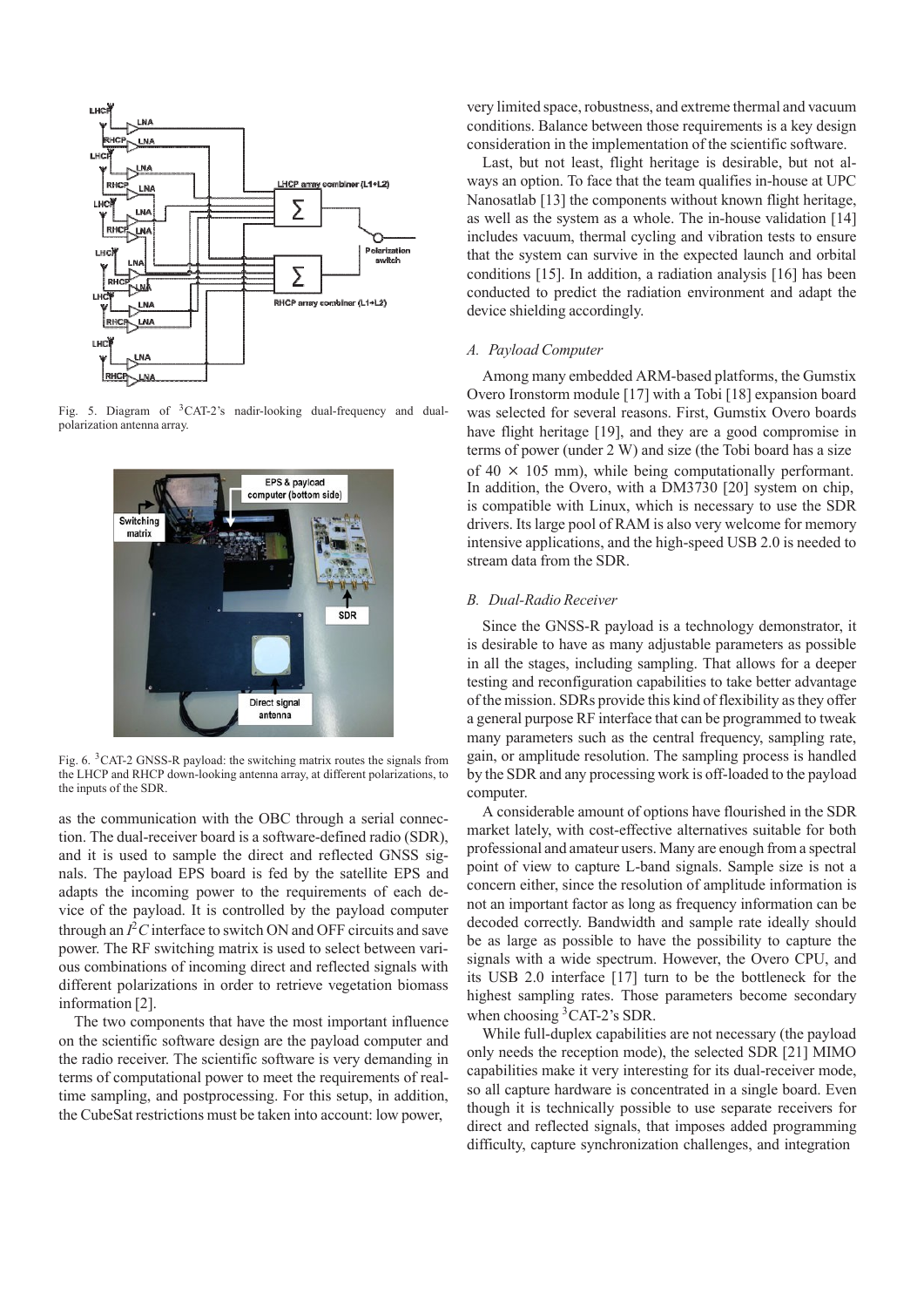TABLE I MAIN DDM NOMINAL PARAMETERS ADJUSTABLE BY THE ORCHESTRATOR

| Parameter                                  | Default Value                  |
|--------------------------------------------|--------------------------------|
| Sampling frequency                         | $5$ MS/s                       |
| Master clock frequency                     | 10 MHz                         |
| Doppler resolution                         | 500 Hz/pixel                   |
| Doppler range<br>Coherent integration time | $+- 5000 Hz$<br>$1 \text{ ms}$ |
| Incoherent integration time                | blocks of 50 coherent periods  |

hurdles such as an increased power consumption, or a larger instrument size making it harder to fit inside the satellite. Also, the product comes in a board-only fashion (without case), which eases the integration.

In 3CAT-2, the SDR is used in dual-receiver mode (two simultaneous receiving channels) to enable the desired simultaneous conventional GNSS-R in both channels, as well as interferometric GNSS-R. However, in practice, the maximum sampling rate is limited by the USB 2.0 to 8 MS/s from both channels combined at 16-bit samples, or 16 MS/s at 8-bit samples.

With this SDR setup, the hardware can support both L1 and L2 bands by adjusting the central frequency configuration appropriately. While it could potentially capture other bands with GNSS signals (i.e., L5), the antennas are optimized specifically for L1 and L2 only.

## IV. SOFTWARE IMPLEMENTATION

The scientific software is able to stream the input samples from the SDR, generate the DDMs, and compress them so that the payload orchestrator<sup>2</sup> can manage them later. It also accepts input parameters from the orchestrator to tweak the acquisition and creation of the DDM data, as summarized in Table I. It should be noted that incoherent integration is limited to blocks of 50 coherent integration periods to avoid blurring. Retracking is performed on ground.

All the software is designed to run on a custom Linux image with Python, mathematical libraries such as FFTW [22], as well as the USRP Hardware Driver (UHD) to control the SDR [23]. The main program of the scientific software set is implemented in Python for the sake of flexibility and quick development time, as it facilitates high-level modifications according to the changing scientific objectives of the mission. It enables easy manipulation of arrays and matrices of data, and there is a wide selection of mathematical libraries. As an interpreted language it is slower, but it allows for quick prototyping. Plus, the program bottlenecks can be addressed using alternate programming languages such as C++. Specifically, capture and performancecritical parts of the DDM computation are implemented in C++, and packaged so they can be called from Python.

The program reads the input arguments specifying the types of DDM to compute, and it decides whether it has to capture new raw data files or load existing ones. If new captures are needed,



Fig. 7. Example of an averaged DDM. A region akin to the part highlighted in red is preserved, along with its coordinates within the entire DDM. The rest can be discarded safely since there is no meaningful information.

the SDR function is used to capture new GNSS data. Finally, the newly captured or already existing binary files are correlated as many times as desired in different modes following the same sequence, which is based on Figs. 3 and 4.

In the conventional mode, the first step is creating a GNSS code sampled at the same frequency as the input signal with the appropriate modulation. The main limiting factor in terms of software is the public availability of the employed code. Coupled with the antenna limitations outlined before, the list of possible codes can be narrowed down to GPS L1C/A, L2C, GLONASS L1 C/A, L2 C/A, Galileo E1B/C, and BeiDou B1I. Private codes such as L1 and L2 P codes can only be used in interferometric mode, with limited bandwidth. The second step is loading to RAM the data sequences that have to be used to compute a DDM (samples from one channel and the recreated GNSS code, or samples from both channels). Applying the techniques mentioned in Section II, the sequences are correlated using different Doppler frequency shifts with the specified frequency resolution. The correlations with different Doppler frequency shifts are stacked to form the rows of an output "picture" like the one shown in Fig. 7.

Different repetitions are accumulated for averaging and the peak position/pixel of the resulting 2-D array is detected: the algorithm finds the highest power point and a subpicture around it is preserved, along with the coordinates of that region in the original matrix. Depending on the level of trimming, the file size can be reduced by a factor up to 100. The final result is normalized to fully use the available dynamic range (16 bits) and the maximum and minimum values are preserved separately to restore the original range of values later. Last, but not least, the normalized matrix is compressed as a 16-bit gray scale Portable Network Graphics (PNG), or using the fully adaptive prediction error coder (FAPEC) algorithm [24].

## *A. SDR Capture Software*

The raw data acquisition uses the  $C++$  API provided by UHD (USRP Hardware Driver) [23], the open source driver for USRP devices. The bit rate is configured to 8 bits per phase/quadrature value instead of standard 16 bits because the extra precision is not necessary to extract the frequency information of the signal. Actually, most navigation receivers use just 1 bit. This bit rate allows higher sampling frequencies and better usage of the available USB bandwidth.

Samples are all always stored in RAM first because writing to the SD card is slower than the rate at which the samples

<sup>&</sup>lt;sup>2</sup>Scheduler of the scientific tasks. Program that controls the experiment, including the execution of the scientific software described here.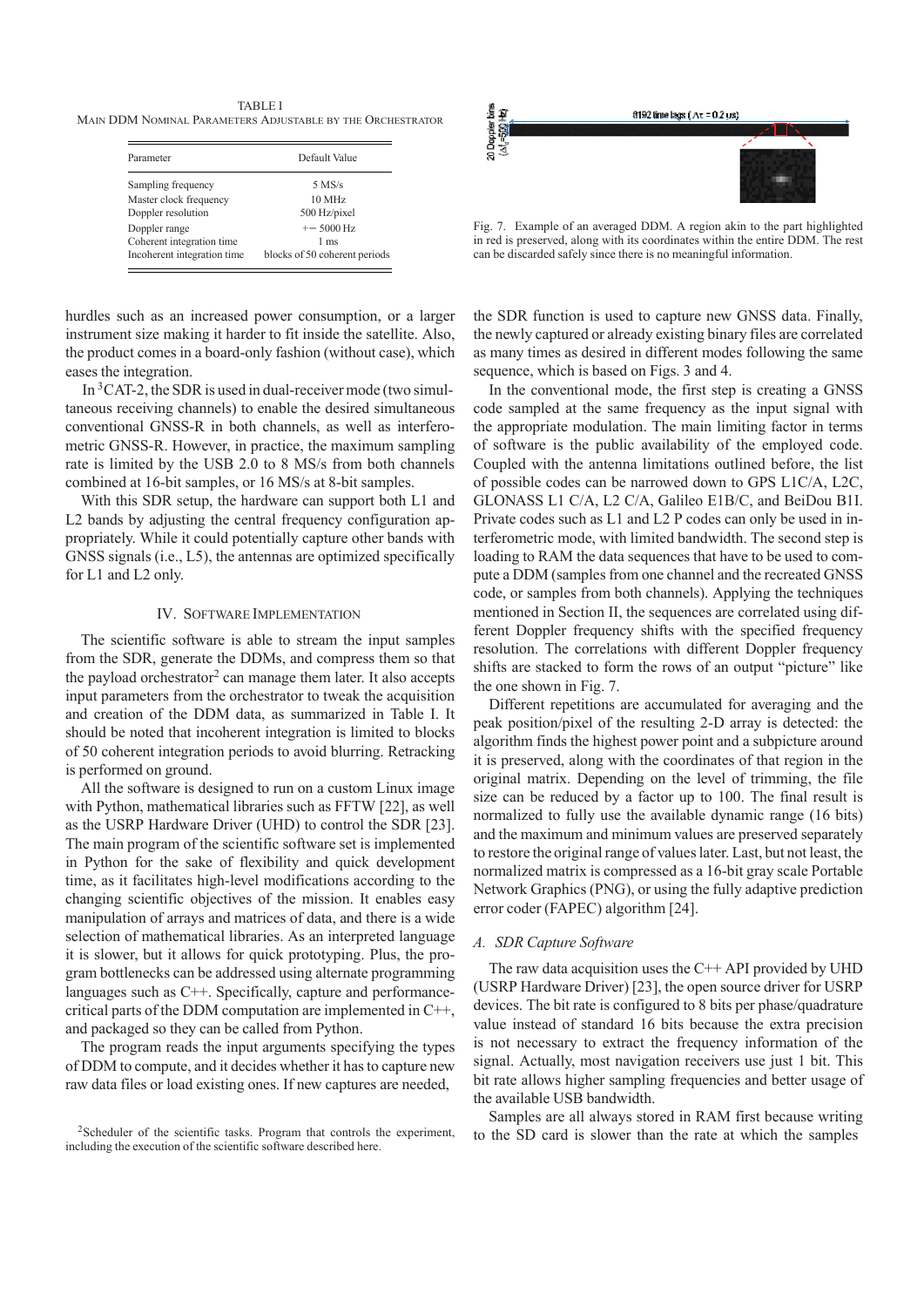can be transferred through the USB interface.<sup>3</sup> Thanks to its improved transfer speed, the sampling rate can be raised to levels that would cause buffer overflows when using SD card storage. DM3730s LPDDR RAM can reach 200 MT/s,<sup>4</sup> which is enough to handle the incoming (8+8) bit 16 MS/s. This approach puts a hard limit on how much data can be captured in a single run (unused RAM space). However, it is more than enough to capture several seconds of contiguous RF data from each channel.

It is also very important to have the processor completely free from other tasks during streaming because of the amount of data being transferred. Otherwise, the driver buffer may overflow similarly to when using the SD card. In addition, the CPU clock must be kept as high as possible (1 GHz) during the whole process to ensure stability. If those conditions are met, internal tests have shown that 5 MS/s per channel is the highest sampling rate at which the payload computer can reliably stream the data using the current software.

#### *B. DDM Computing Library*

To improve performance, a custom Python library with a C++ implementation of the DDM processing algorithm has been created, taking advantage of FFTW to accelerate Fourier transforms, and *Boost.Python* [25] to integrate the methods with the Python software. Packaging computations within the custom C++ methods helps reducing the code overhead compared to implementing the same operations using Python and general purpose libraries.

#### *C. FAPEC Compression*

The FAPEC algorithm [24] has been implemented in the payload computer. FAPEC is a compression software developed by DAPCOM data services designed for space applications that claims better performance than the standard currently used in space communications (CCSDS 121.0) and better handling of outliers or noise in the data [24]. For instance, as compared to the popular GZIP compression (which is used extensively in Linux systems and has a nice compression/performance ratio), FAPEC produces 3.5 compression ratio, while GZIP is 2.5, and compresses three time faster on average [24]. In the case of DDMs, it can produce files around 20% smaller than the equivalent PNG when applied to DDMs in lossless mode.

The FAPEC algorithm is included in  ${}^{3}$ CAT-2's version of the payload software as an external binary that is called from the DDM computing software to compress the raw DDM. Also, DAPCOM has optimized the project's version specifically for 16 bit files.

The many options provided by the compression and decompression programs include a toggle between little and big Endian files, a selector of the precompression algorithm filter order, the possibility of lossy compression, and an option to preserve some bytes uncompressed at the beginning of the file (useful



Fig. 8. C/A code only conventional DDM with an input power  $Pin = -95$ dBm. (a) Zoomed DDM peak. (b) 1-D slice of the DDM. (c) Zoom of (b) around the peak. (One delay sample = 200 ns, one Doppler frequency sample  $= 500$  Hz.)

to implement headers). The lossy compression option discards a specified amount of least significant bits from each 16 bit sample.

## V. PRELIMINARY RESULTS

#### *A. DDM Characterization*

In order to characterize the payload performance, a Rodhe & Schwarz SMU-200A [26] arbitrary signal generator with the option to generate artificial GPS signals in high-dynamic conditions has been used. The same signal was fed to both channels of the SDR during the tests. From those sample captures, conventional and interferometric DDMs were computed.

The Doppler axis maintains the same settings across all the tests in terms of dynamic range and resolution: from +4500 to

5000 Hz around the chosen central frequency in 500 Hz steps.

The time axis depends on the coherent integration time set for each test, but the sampling frequency is always set to 5 MS/s. Figs. 8–10 show sample conventional and P-code interferometric, and P+C/A interferometric DDMs, respectively.

<sup>&</sup>lt;sup>3</sup>The maximum speed of a high-end UHS-II bus is 300 MB/s, but minimum guaranteed speeds for an UHS Speed Class 3 SD card falls to 30 MB/s. 4Megatransfers per second.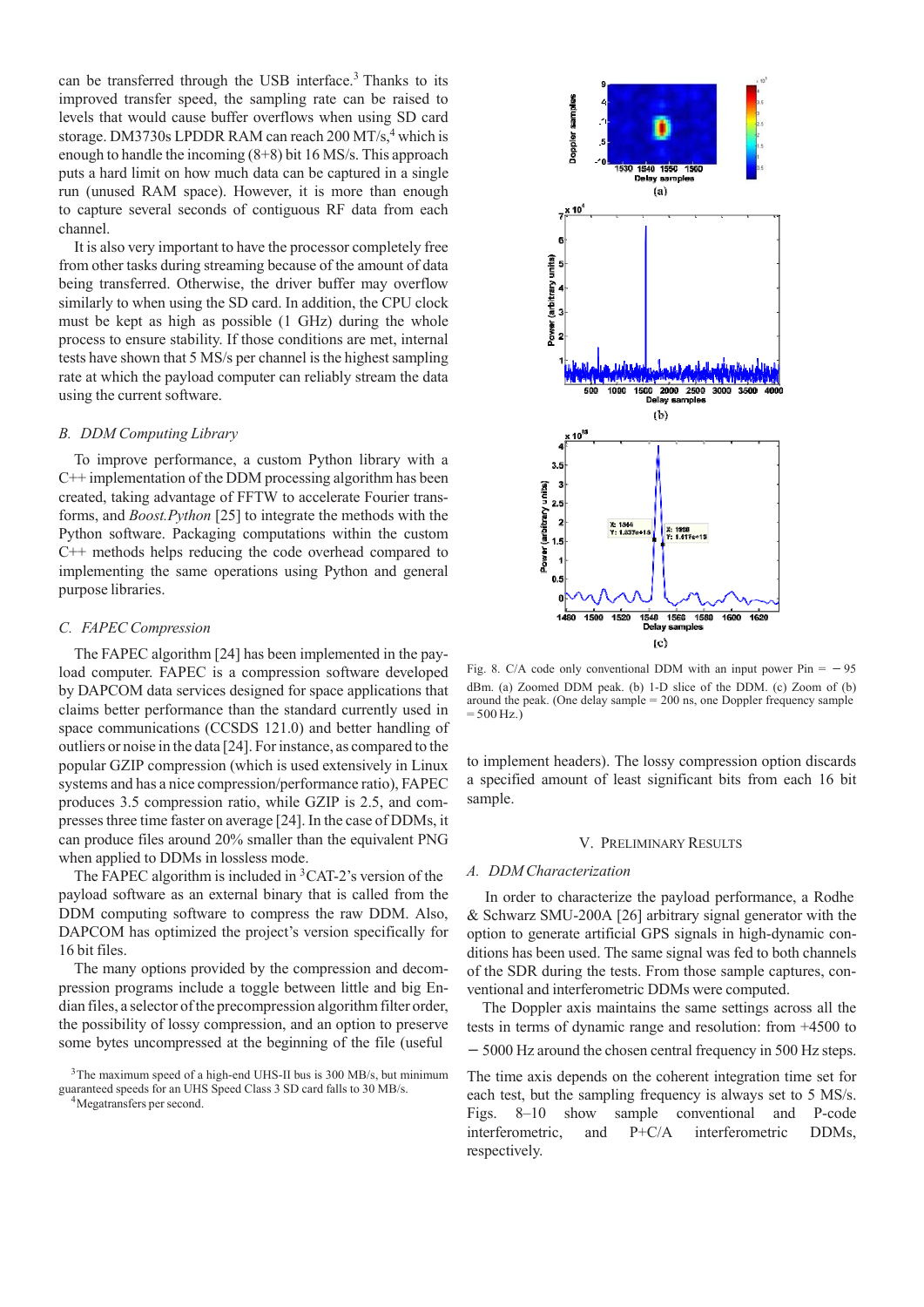

Fig. 9. P-code interferometric DDM with an input power  $Pin = -95$  dBm. (a) Zoomed DDM peak, with the time axis shifted to show the peak in the central part of the picture instead of the edges. (b) 1-D slice of the same time-shifted DDM. (c) Zoom of (b) around the peak. (One delay sample = 200 ns, One Doppler frequency sample = 500 Hz.)

For the C/A conventional DDMs (see Fig. 8), the peak shows the wider triangular shape of approximately six samples. When switching to interferometric P-only DDMs (see Fig. 9), the peak width shrinks to approximately one fifth of the former's width. If a more realistic setup is simulated with P plus C/A codes (see Fig. 10), the peak becomes thicker, around four samples, which positions it in a middle ground in terms of resolution.

*1) Time and Frequency Deviations:* The DDM peak can appear in arbitrary coordinates in both frequency and time axes. In the time axis, it is important to ensure a good synchronization between channels. The interferometric DDMs show the cross correlation of two ideally equal signals minus the phase difference and distortions of the reflected signal. Therefore, by feeding the same signal to both channels (see Fig. 10), synchronization issues can be assessed by checking the peak position in the DDM. Given that the SDR uses the same local oscillator for both channels, the synchronization is very tight: the peak appears in the leftmost or rightmost column of the DDM, so the issue can be considered minimal. Note that in Fig. 10, the peak has been shifted to the centre for better visibility.



Fig. 10. P+CA codes interferometric DDM with an input power  $Pin = -95$ dBm. (a) Zoomed DDM peak, with the time axis shifted to show the peak in the central part of the picture instead of the edges. (b) 1-D slice of the same timeshifted DDM. (c) Zoom of (b) around the peak. (One delay sample  $= 200$  ns, One Doppler frequency sample = 500 Hz.)



Fig. 11. Captures of different Doppler offsets on a C/A PRN 5 code emulated with the SMU-200A arbitrary signal generator. From left to right, 1500 to  $-1500$  Hz in 500 Hz steps.  $-3000$  Hz correction included (0-Hz Doppler is the central picture).

On the other side, errors in the frequency axis are a real concern, since the SDR LO will never tune at the exact desired frequency, and it is important to hit the right spot in order to find the peak successfully. Fortunately, the error is very systematic: peaks always appear with a +3000 Hz offset when testing the flight model SDR board and computing conventional DDMs. Therefore, the error can be compensated by subtracting 3000 Hz by software when defining the Doppler axis. Fig. 11 shows DDM peaks with varying Dopplers in 500 Hz steps, after compensation of the systematic error.

#### *B. Processing Time*

The time devoted to acquisition cannot vary much when changing the hardware since it is bound to real-time streaming.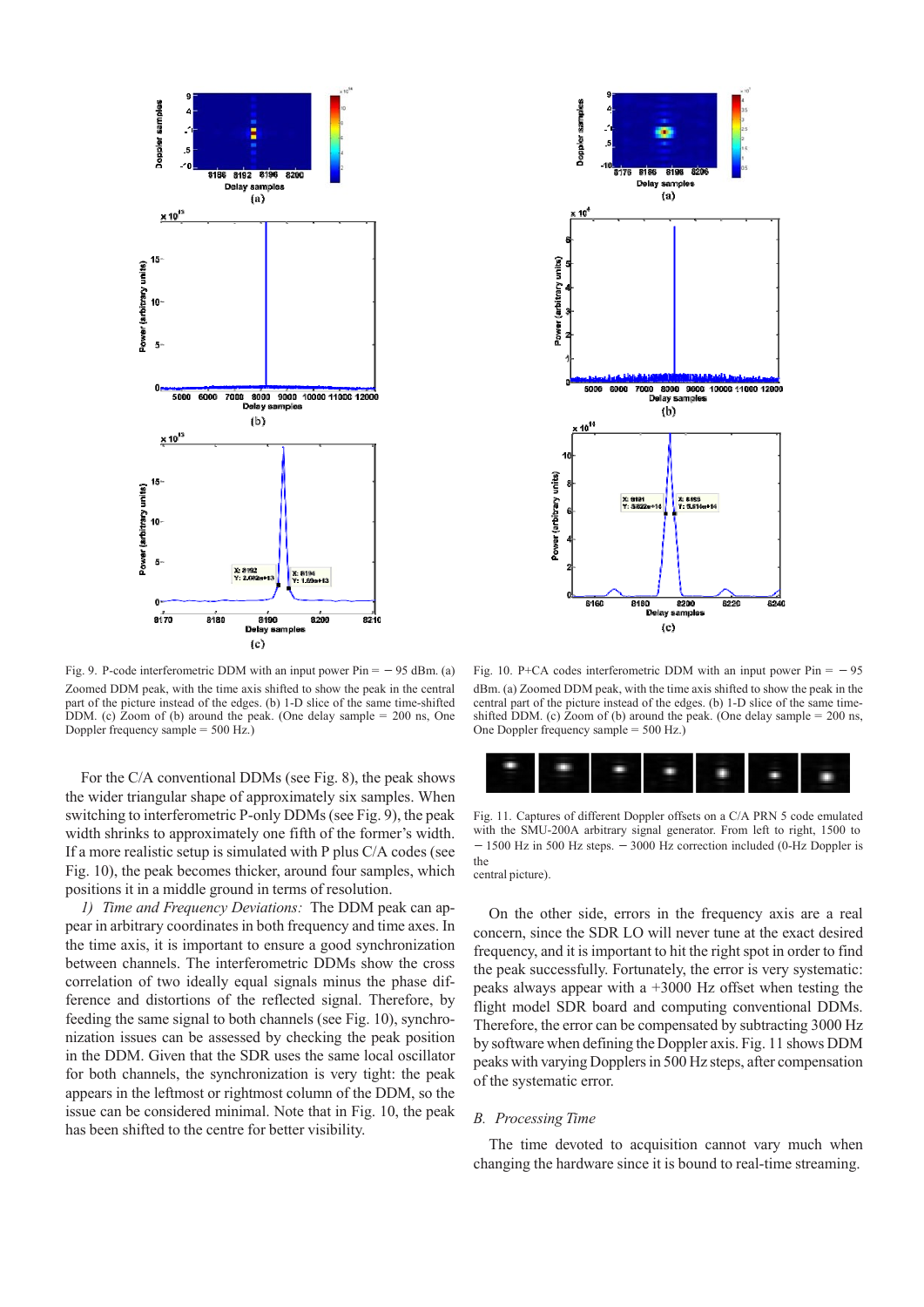

Fig. 12. Capture + processing time comparison for combinations of two incoherent times (50, 100 averages) with a selection of coherent integration times (in Gumstix Overo, 3CAT-2 version of the instrument software).



Fig. 13. DDM compression ratio with tc =  $0.819$ , ti = 50.

However, the time spent performing processing tasks differs notably from case to case when switching from desktop grade hardware to the Overos ARM Cortex A8.

The combined processing and computation times scale in a predictable way according to the execution times in Fig. 12. Approximately, processing times double when the FFT algorithm has to change to a higher power of two for efficiency. At 5 MS/s and for the coherent integration interval included in the figure, it happens after the 0.4019 and 0.819 ms boundaries. When doubling the incoherent averaging the processing time doubles as well: it is comparable to computing two separate DDMs with half the incoherent integration time and making the average of both. This limitation in the computation time implies that full DDMs could only be computed for selected targets.

## *C. Compression Ratio*

Employing the same sources, sample compression ratios have been extracted to evaluate the advantages and disadvantages of the different strategies: formats, the need or not to discard noisy fragments, and so on. Fig. 13 presents ratios corresponding to conventional DDMs with different input signal powers (to reflect the degradation as the SNR becomes weaker) and coherent time  $= 0.819$  ms. The trimmed DDMs have been set to a size of 100 *×* 20 pixels.

Obviously, discarding most of the DDM is the most effective strategy to decrease file size, but the compression algorithms offer quite straightforward conclusions as well: PNG compression

does save some bytes, but its effectiveness is very limited and soon fades when the DDM becomes noisy. Lossless FAPEC offers a clearly better compression and the ratio resists much better the decreasing SNR. Additionally, in lossy mode, the precision loss due to discarding the eight least significant bits of each sample makes the stored observable less noisy. That noise reduction helps the compression algorithm, which performs better and reduces the compressed size to less than a half of the lossless version of the compressed DDM. This means that by combining all these techniques, a reduction up to 160x ratios is feasible (1 kB/DDM), which is very convenient due to the stringent downlink limitations.

### VI. CONCLUSION

This study presents the GNSS-R instrument designed for the <sup>3</sup>CAT-2 mission, a six-unit CubeSat. The selected hardware has been described: a Gumstix Overo with a Tobi extension board as the payload computer, and an SDR for data acquisition. A software to capture and process raw data has been optimally designed for the hardware components, developed, and successfully tested.

The instrument is able to compute complete DDMs using different GNSS-R techniques for different frequencies and polarizations. Most parameters can be arbitrarily selected from ground: coherent and incoherent integration times, offset in frequency axis, and Doppler frequency and temporal resolutions. Also, in conventional GNSS-R multiple constellations can be used with the possibility to expand to other types of signals by means of a simple software upgrade.

Preliminary laboratory tests of the instrument with simulated and real GPS signals show promising results in conventional and interferometric modes. Field tests have shown good results with real BeiDou signals as well (not shown in this paper because they look like the GPS C/A code ones).

In terms of compression, FAPEC offers a good compression ratio even in noisy files using lossless mode, that is significantly improved if lossy compression is applied, with a negligible degradation of the SNR.

The only limitation of this software implementation is the computation time: 15 s for  $T_i = 0.5$  ms and  $N = 50$  incoherent averages, and 25 s for  $T_i = 1$  ms and  $N = 50$  incoherent averages. Total integration time  $(T_i N)$  can be longer than 50 ms, but it is deliberately limited to this value to minimize blurring of the DDMs. Retracking will be performed on ground. Although despite the Doppler frequency and delay drifts the DDM peak can be tracked and measured continuously, over the whole duration of the acquisition as illustrated in Fig. 7. The relatively long integration time implies that only selected full DDMs can be acquired over selected targets, computed and downloaded.

#### ACKNOWLEDGMENT

The authors would like to thank N. Catarino, M. Hagenfeldt, P. Palomo, and S. Cornara at Deimos for their support, as well as DAPCOM for releasing the FAPEC compressor for the <sup>3</sup>CAT-2 mission and tuning it for the data format used.